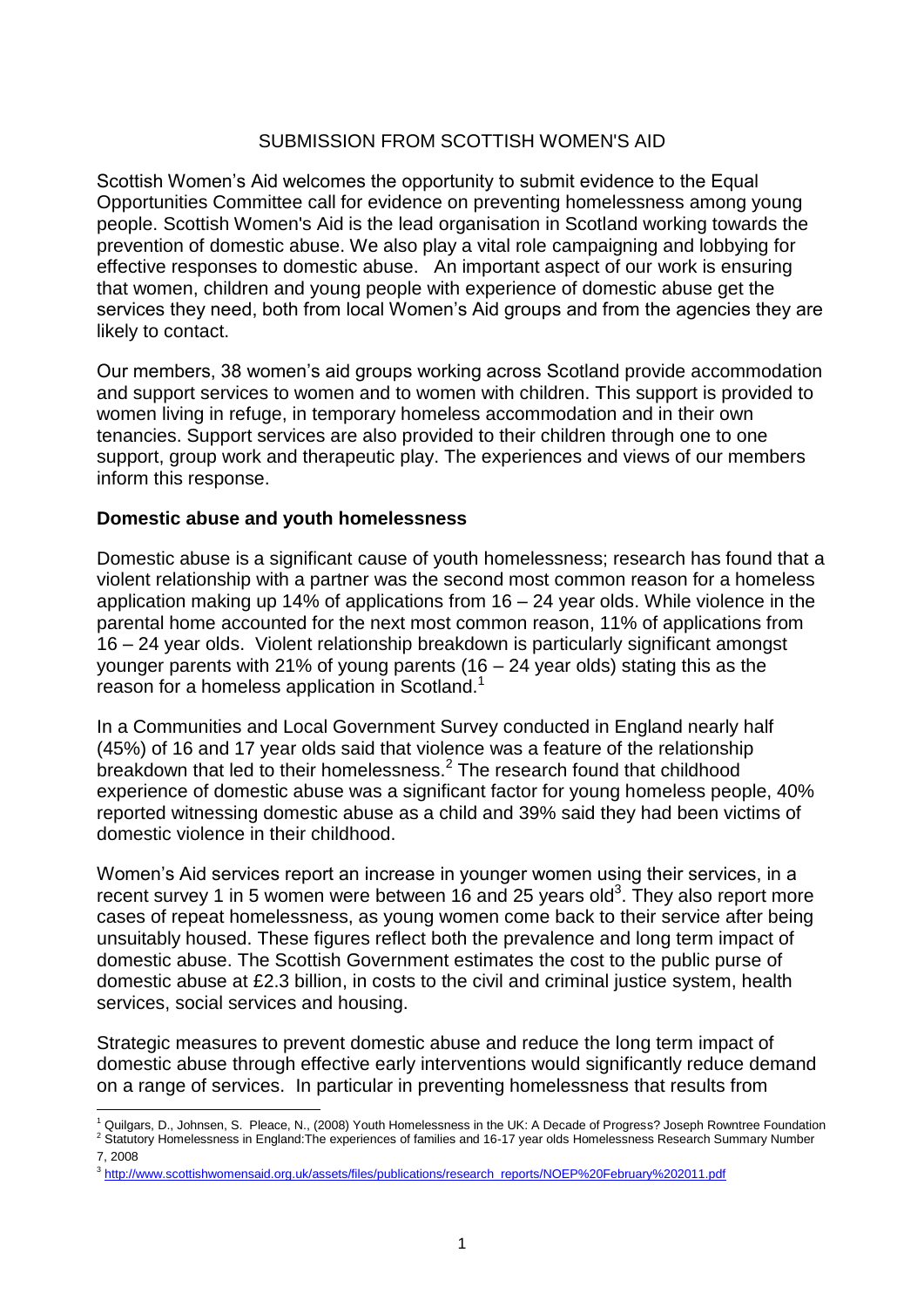domestic abuse, which is the fourth most common reason for a homeless application and accounts for 11% of repeat homeless applications in Scotland.<sup>4</sup>

## **Youth homeless strategy, prevention and multi-agency working**

Youth homelessness requires a more effective strategic response at national and local level. Research by Shelter<sup>5</sup> highlighted the need for an improved strategic response to youth homelessness including a youth housing strategy, inter-linked to relevant strategic plans and supported by a much more holistic approach to the problem. Multi-agency working at a strategic level and joint working in delivery would support and resource this approach. At present the local multi-agency violence against women partnerships in Scotland often struggle to have representation from local homeless or housing services. These partnerships could support a more co-ordinated multi-agency response to homeless prevention and early intervention.

### **Assessment and approach**

Homelessness and housing options staff need to be appropriately trained to understand the dynamics of domestic abuse, relevant strategy, legislation and guidance and support options available in order to be able to respond consistently to homeless or housing advice presentations. While responses have improved over recent years and our members report some very good relationships with homeless services – this can often be down to a relationship with an individual member of homeless staff and does not consistently apply across the service or across Scotland as a whole.

Homeless prevention approaches need to ensure that in cases of domestic abuse applicants are not prevented or discouraged from making a homeless application. In recent months we have had increasing requests from our members to support them in challenging homeless assessments or decisions. Referrals to housing options services should not be a condition of application – if it is part of a homeless assessment process it should be offered, where appropriate, once an application has been made and not used to prevent applications where the applicant is at risk of abuse.

The Scottish Government's Prevention of Homelessness Guidance (2009) and guidance on Meeting the Best Interests of Children Facing Homelessness (2011) set out good practice in responding to domestic abuse and homelessness. How far this guidance is currently implemented across local authority areas is unknown.

Mediation services are not appropriate where an application is made as a result of domestic abuse

#### **Temporary accommodation and support provision**

While there has been a significant improvement in the quality of temporary homeless accommodation, there is still considerable concern about the suitability of much of the hostel and bed and breakfast accommodation for young vulnerable people. The lack of one bedroom homeless flats in many areas means that this type of accommodation is increasingly used.

l <sup>4</sup> Domestic abuse, Housing and Homelessness in Scotland: An Evidence Review, Scottish Government (2010)

<sup>5</sup> More Priority Needed: The impact of legislative change on young homeless people's access to housing and support Shelter (2005)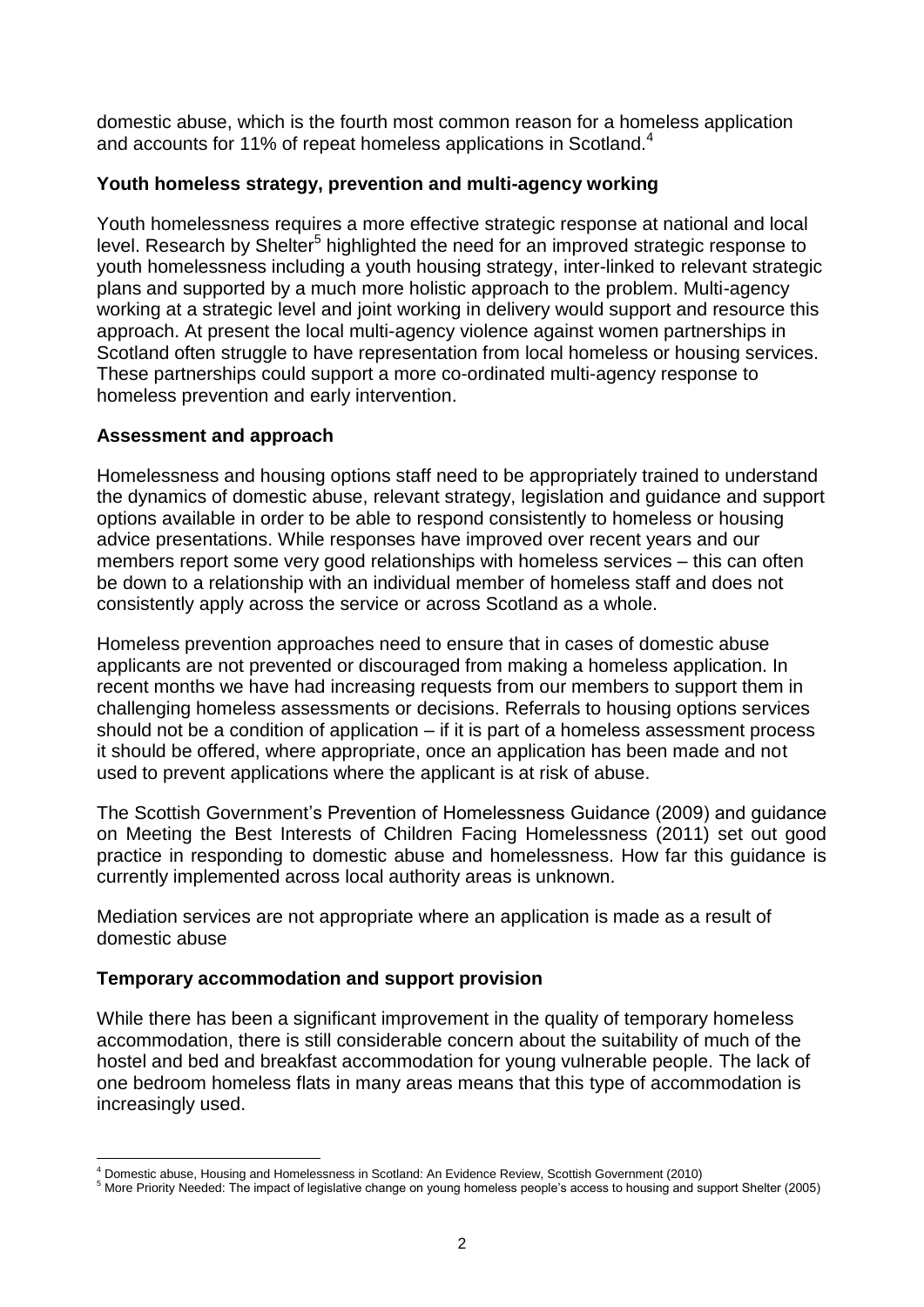Women's Aid groups report that when refuge accommodation is full - our statistics<sup>6</sup> show that 1 in 3 women and their children seeking refuge were turned away due to lack of space last year - young women are housed in bed and breakfast accommodation for lengthy periods of time. This is isolating and costly with the added expense of eating out due to the lack of cooking facilities. Hostel accommodation may be mixed sex, can increase exposure drugs, alcohol, violence and predatory behaviour – that these young women left home to avoid. For young women fleeing forced marriage these issues have even more significance and the use of this type of accommodation can place them at increased risk.

More specialist temporary or emergency accommodation for young people should be provided - young people should not be accommodated in mainstream homeless hostels, B & Bs or with older homeless people.

Effective interventions to youth homelessness have to go beyond physical housing. High quality support services are critical for those most at risk. For young women who have experienced domestic abuse specialist support services are essential in reducing the long impact of the abuse on them and on their children and in preventing further abuse from taking place.

However, despite the continuation of dedicated Scottish Government funding through the Violence Against Women Fund and Children's Services Fund, specialist domestic abuse services are being cut across Scotland. 84% of our members reported operating with either a reduced or standstill budget with 1 in 5 Women's Aid groups having to cut services as a result.

Domestic abuse services are not the only support services that are facing funding cuts that have a direct impact on tackling youth homelessness. Cuts to these services are likely to result in increased youth homelessness and repeat homelessness.

The Scottish Government is currently consulting on the regulations to be included under section 32B of The Housing (Scotland) Act 1987 (inserted by The Housing (Scotland) Act 2010. Local authorities will have a statutory duty to assess the housing support needs of homeless applicants who are unintentionally homeless or threatened with homelessness and are in priority need – they must also ensure housing support services are provided to those in need.

This provides an opportunity for the Government, nationally and locally, to ensure improved practice in the assessment of housing support needs and in the provision of this support for young people across Scotland.

#### **Particular issues in rural areas**

There is a lack of services available for young homeless people living in rural areas. Women's Aid groups report the difficulties young women have in accessing a range of services from rural areas – due to lack of services provided locally or as a result of the increasing centralisation of services, lack of transport and transport costs. This includes

l <sup>6</sup> SWA Census Statistics

<http://www.scottishwomensaid.org.uk/assets/files/publications/general/SWA%20Census%20Leaflet%20ARTWORK.pdf>